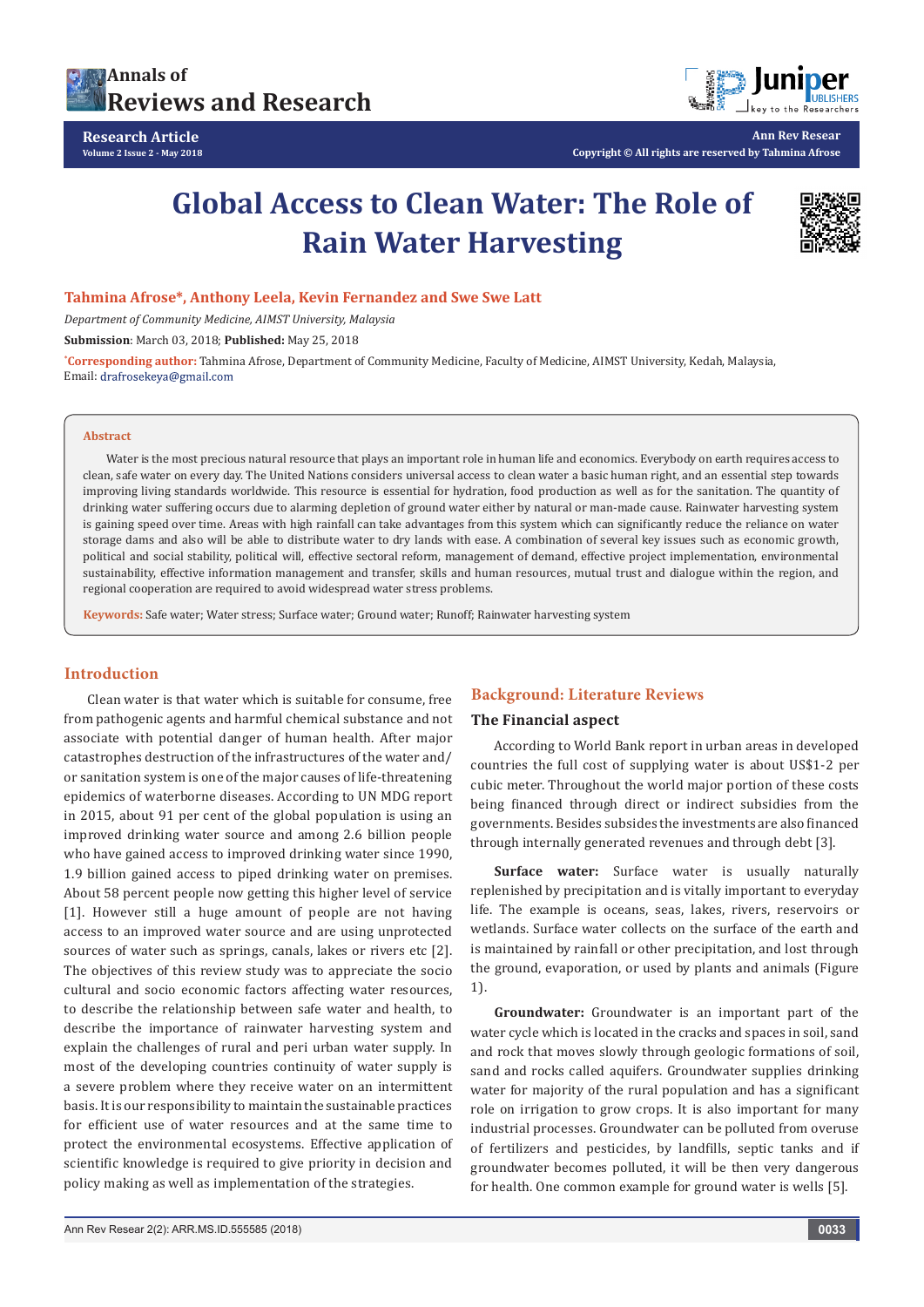

#### **Water Cycle (Hydrologic cycle)**

The water cycle regulates the temperature of the surroundings by changing weather and creates rain. This phenomenon goes through the following steps [6-8]:

#### **Step 1: Evaporation**

It is the process of conversion of surface water into vapors after absorbing heat energy from the sun. Usually oceans, seas, lakes and the river waters are the main source of evaporation. Water moves from hydrosphere to atmosphere through its evaporation process.

#### **Step 2: Condensation**

It is the process occurs at high altitudes where the water vapors converts into very tiny particles like ice or water droplets which come close together and form clouds and fogs in the sky.

#### **Step 3: Sublimation**

In this slow process ice directly converts into water vapors without converting into liquid water in low temperature or in high pressure. The main sources of water from sublimation are the ice sheets of the North Pole and the South Pole and the ice caps on the mountains [9] (Figure 2).



**How to cite this article:** Tahmina Afrose, Anthony Leela, Kevin Fernandez and Swe Swe Latt. Global Access to Clean Water: The Role of Rain Water **0034** How to cite this article: Iahmina Afrose, Anthony<br>Harvesting. Ann Rev Resear. 2018; 2(2): 555585.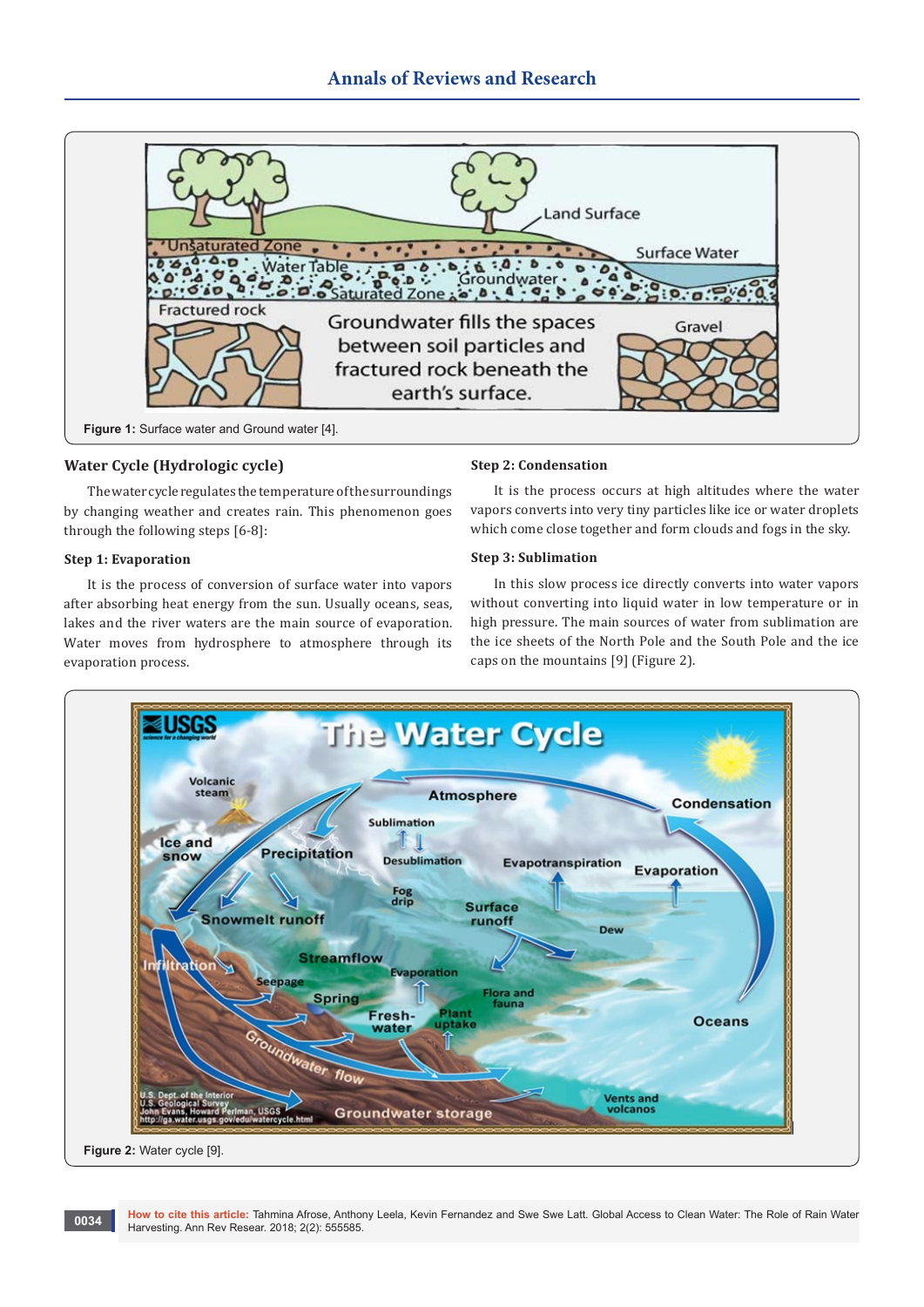#### **Step 4: Precipitation**

In this stage due to change of the temperature or wind the condensed water vapors named as clouds pour down as precipitation. The air cannot hold the bigger water droplets anymore and then fall down as rain. At very low temperature such as below 0 degrees, the water droplets fall as snow. Water also precipices in the form of hail, sleet and drizzle.

#### **Step 5: Transpiration**

In the transpiration stage some of water is absorbed by the soil. Usually the roots of the plants absorb the water which is essential for the photosynthesis process. The additional water is moved out of leaves as water vapor.

#### **Step 6: Runoff**

It is the process where water runs over the surface of earth. During the runoff process water displace the top soil and takes the minerals along with the stream, ultimately ends up into rivers, lakes and the oceans.

#### **Step 7: Infiltration**

After precipitations some water moves deep into the soil. This process is called infiltration which helps to increase the ground water level.

#### **Water Resources and the Driving Forces**

All over the world both natural and human activities are creating pressures on the water resources. According to UN report on 2017 some key driving forces affecting water resources includes [10]:

#### **Population growth**

According to UN by 2050 there will be an additional 3.5 billion people, mostly the growth in developing countries which lead to increase in water demand and stress unless there are corresponding increases in recycling of this vital resource [11].

**Rapid urbanization:** It is significantly related to cost of investment in water infrastructure.

**Population migration:** Movement of large numbers of people from the countryside to towns and cities is related to demands for greater food security and higher living standards.

**Increased competition:** All over the world the competition between different uses of water resources are significantly increasing.

**Pollution:** It is directly related to population growth, industrialization and agricultural sources.

**Climate change:** Climate change could have significant impacts on water resources. High temperatures usually associated with increased evaporation and also in high precipitation that will further complicate the sustainable development of the water resources [12].

#### **Urban and Rural Water Supply: The Threats**

Now a day's most of the countries are facing some environmental, economic and social challenges, which are intensified by the process of urbanization such as:

#### **Disruption of the natural water cycle**

Due to rapid urbanization the demand of ground water is increasing but on the other hand the water runoff and groundwater recharge are reducing [13].

**Pollution of water sources:** According to UNESCO urban settlements are the major source of pollution of water resources [14]. In most of the low and middle income countries more than 90% of sewage is discarded directly into the surface water such as rivers, lakes, and coastal waters without treatment of any kind and leakage on site sanitation facilities together with the absence of sewerage pipes that dispose the wastewater are a very common features that facilitates large volumes of local wastewater soaking into the soil, and eventually seeping into aquifers and polluting groundwater [15, 16].

**Depletion of groundwater sources:** Most of the world's megacities depend on shallow groundwater. This is directly related to ground water depletion.

**Waste of resources:** Sometimes potable water is using for non potable purposes in many rural areas [17].

**High water demand:** Due to growing urbanization together with the population growth the water demand is gradually increasing day by day [18].

**Cost-intensive infrastructure:** The water supply system is very cost intensive in terms of construction, operation and maintenance. Most of the developing countries insufficient maintenance and over exploitation of raw water resources lead to a loss of valuable resources [19].

#### **Rain Water Harvesting (RWH)**

It is a technique in which rain water is collected and storage into natural reservoirs or tanks or infiltration of surface water into subsurface aquifers before it is lost as surface runoff. The rain water is commonly collected by rooftop harvesting method. This water can be used for landscape irrigation and other purposes [20].

#### **The Basic Components**

The basic components of RWH system include [21]:

**Catchment surface:** The amount of the water harvested depends on the hard, smooth surface, the size and the slope of the catchment area.

**Gutters and downspouts:** It is the distribution systems that carry water from the catchment area to a holding container such as a barrel, cistern or planted area.

**Leaf screens:** It is used for removal of the debris.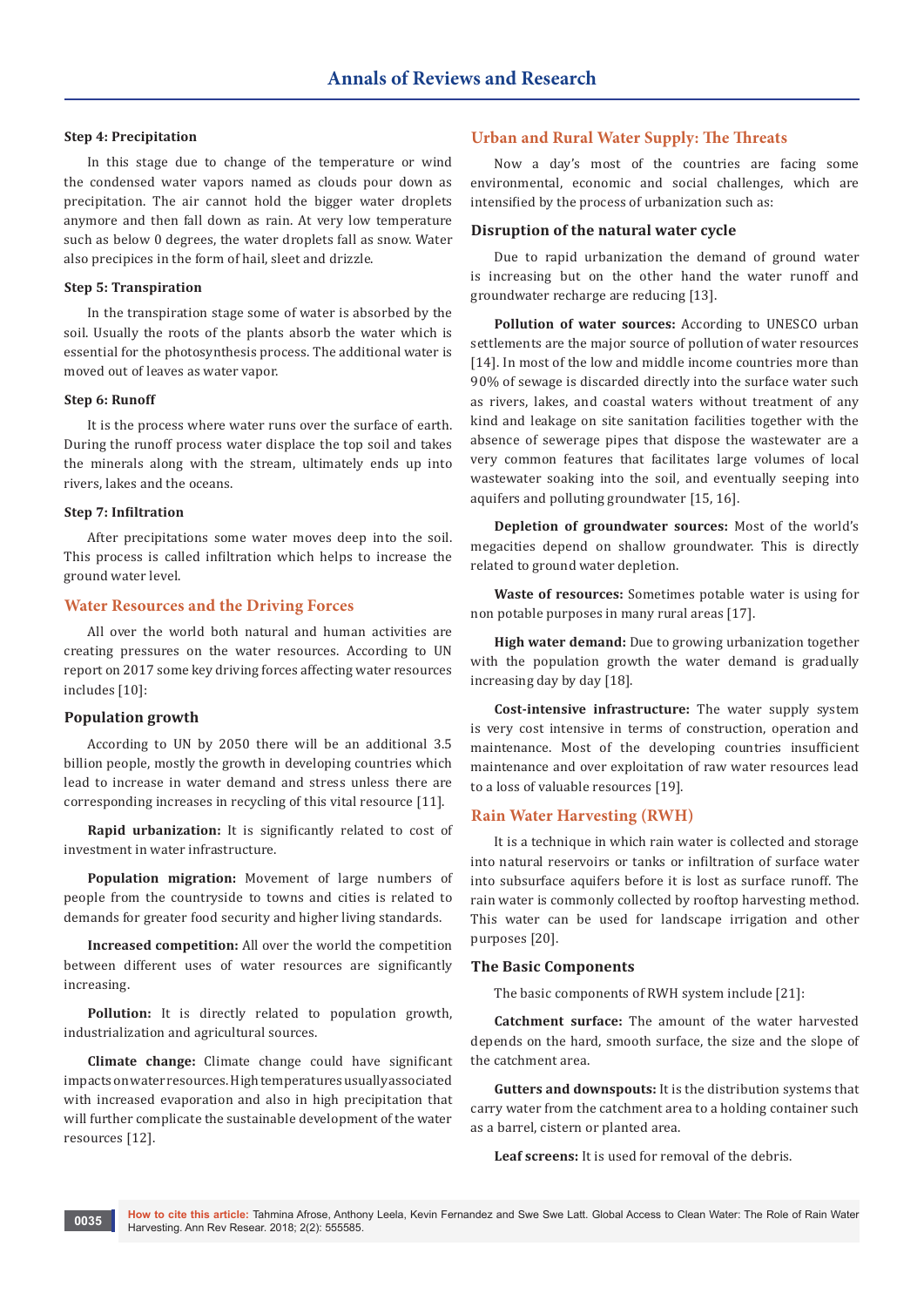**Roof washers:** The function of this device is to divert the "first flush" of rain to an outside area of the storage system before it enters the storage tank to avoid the accumulation of bird droppings, debris and other pollution.

**Storage tanks:** It is usually aboveground or underground that can be made from galvanized steel, wood, concrete, clay, plastic, fiberglass, polyethylene, masonry etc. To prevent algae growth the storage tanks are usually opaque, preferably placed

away from direct sunlight, close to the area of use and supply line and placed on an elevated area to take advantage of gravity flow.

**Delivery systems:** Either gravity fed or pumped to the supply areas.

**Purification/treatment system:** Required for portable systems to make the water safe for human consumption [22] (Figure 3).

needed amounts of water without having to deplete the nearby water sources.

**Lessens the burden of soil erosion:** Rain Water Harvesting system also helps in reducing soil erosion by allowing the land to thrive once again.

**Suitable for Irrigation:** It allows little requirement for building new infrastructure. As rainwater is free from many chemicals it is excellent source of water for landscape irrigation and watering gardens.

**Lessens the impact on the environment:** By using a natural resource this system helps reducing flooding, storm water runoff, and soil erosion, contamination of surface water with pesticides, fertilizers and also reducing use of fuel based machines. It promotes both water and energy conservation.

**Reduces Demand on Ground Water:** With the growing urbanization and the population growth the demand of water is also increasing day by day. To fulfill their requirements they are primarily depends on the ground water. As a result some areas are facing significant depletion of ground water.

### **Rainwater Harvesting System: Benefits**

People all over the world are harvesting rainwater, but most of them do not know its practical applications. Areas with heavy rainfall can take this advantage by harvesting rain water. This technique can reduce our dependence on traditional water sources and take benefit of a renewable natural resource. USA, Malaysia, India, Australia and some other countries are a big example for utilizing rainwater harvesting system.

Rainwater Harvesting System provides certain advantages to the community [23,24]:

#### **Simple technology**

It allows us to better utilize an energy resource as well as helps in reducing wastage. This system is relatively simple to install and operate. Little time and energy are required for the maintenance.

**Cost effectiveness:** The overall cost of the installation and operation is much lesser than that of water purifying or pumping systems. RWH system leads to a large reduction in the utilities bill. On an industrial scale, harvesting rainwater can provide the

# Rain barrel Serial connected rain barrels **Figure 3:** The basic components of RWH system [22].

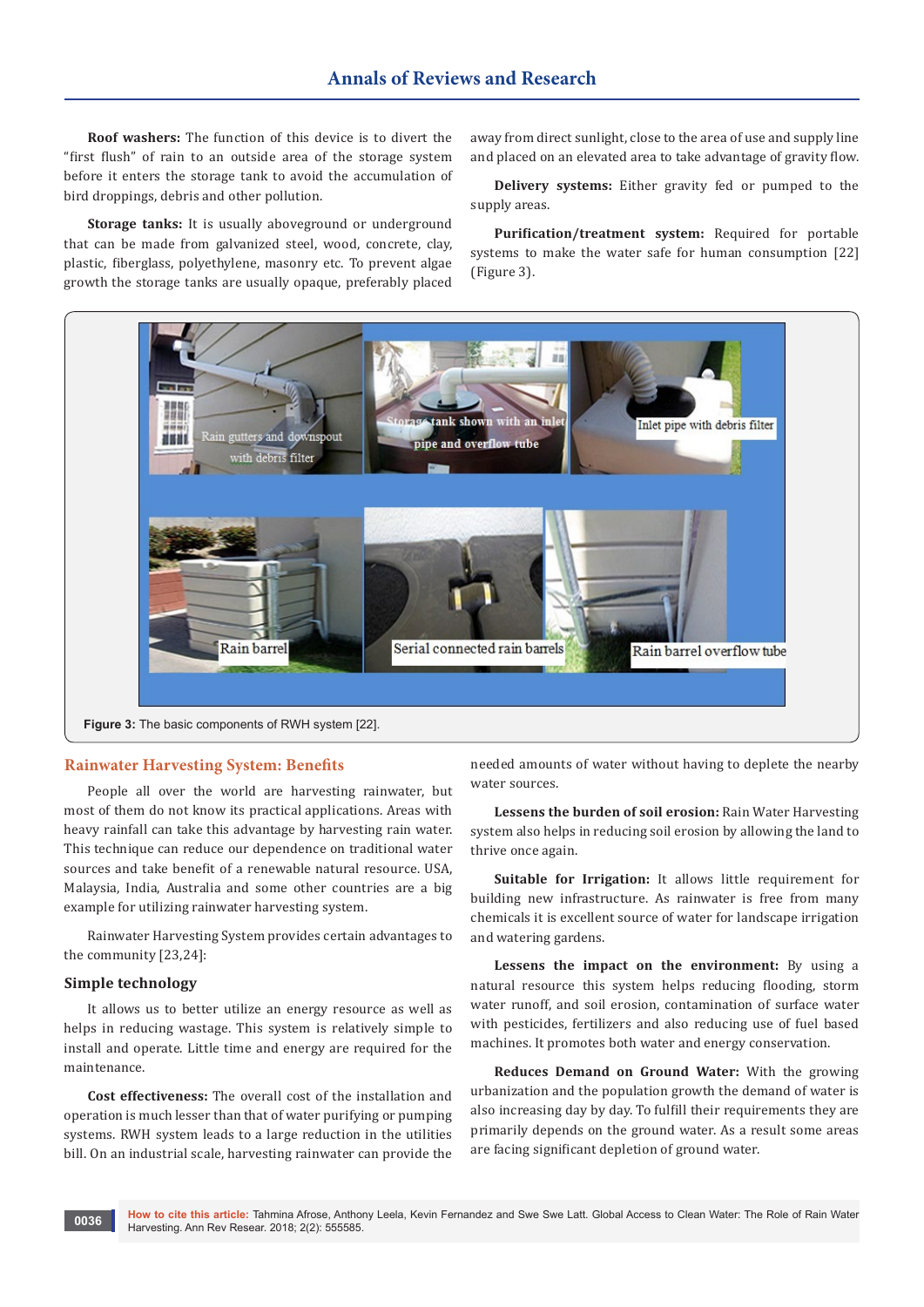#### **Drawbacks of Rainwater Harvesting**

There are some drawbacks of this system such as [24]:

#### **Unpredictable Rainfall**

Rainfall is hard to predict. In areas where there is limited rainfall it is not wise to depend on rainwater alone for all water needs. Rainwater harvesting system is suitable in areas with plenty of rainfall.

**Initial High Cost:** Initially this system requires higher cost which can be recovered in few years.

**Require Proper Maintenance:** If Rainwater harvesting systems are not properly maintained they can become as breeding grounds for many animals [25] (Figure 4).



**Figure 4:** Rainwater Harvesting [25].

#### **Methods**

The duration of this review study was six months. The relevant articles which were published in between year 2004 to year 2017 have been considered for the literature review. Data's were extracted independently.

#### **Results**

Around twenty nine relevant published articles have been assessed for the literature review. The study showed that population growth, increased food production, urbanization and the increased need for agricultural irrigation are the leading causes for water stress worldwide. The rain water harvesting system is a simple technology, it is cost effective, is suitable for irrigation, it reduces the burden of soil erosion and reduces the demand on ground water. Nevertheless the drawbacks of this system are initial high cost and the unpredictable rainfall. But in areas with high rainfall this practice is very much beneficial which can reduce the consumption of groundwater.

#### **Discussion**

Water is our most valuable natural resource and one of the fundamental human rights. Every year a lot of people are suffering from water borne diseases especially in the developing

countries which can be easily preventable. Universal access to clean water is an essential step towards better standards of living. Water is essential not for only hydration and the food production but equally important for the sanitation. Because of the close connections between the climate and water cycle, the climate change has direct impacts on water resources. In recent decades many of the world's major aquifers are becoming depleted due to sharp rise in fresh water demand. The supply of ground water is gradually decreasing. As a consequence majority of the global population are facing severe water scarcity every year at a certain period of time.

Rainwater harvesting system is the collection and storage of rainwater for the reuse. It can be used for domestic purposes, for irrigation, gardening, as a drinking water and as well as for the ground water recharging. One of the advantages of the rain water harvesting system is that it can be stored for long term. Some developed countries are using this source as a supplement to the main source. Countries with high rainfall can use rainwater harvesting as a cheap and reliable source of clean water. With increased urbanization and water scarcity we should take some efforts for proper utilizations of this valuable resource and need to give more focus on the future needs and demands also. Deforestation and the urbanization are the leading causes for less recharge that hampers the hydrologic cycle. Therefore traditional rain water harvesting system may be an alternative option and in coming future rain may be the only source of clean water. So effective utilization of this natural resource may be an obvious solution to this issue.

#### **Conclusion**

Clean, drinkable water is a vulnerable natural resource. Water stress is happening as a result of population growth, increased food production and development programs and the increased need for agricultural irrigation. Unregulated new local industrial practices are one of the major causes of water pollution in many developing countries. Agricultural pollution is a major factor in changing the water quality [26]. Now days the practice of rain water harvesting system has been growing rapidly. In areas with high rainfall this practice can be used to recharge ground water. Many people around the world are using rainwater harvesting system which is helping them to reduce the consumption of groundwater. Even in several rural areas it is a primary source of drinking water [26-28]. Water stress is a highly complex phenomenon which is related to social, political, economic and natural factors. Effective plan are required for mitigate against the effects of water stress [29].

#### **References**

- 1. [\(2015\) The Millennium Development Goals Report 2015. Time for](http://www.un.org/millenniumgoals/2015_MDG_Report/pdf/MDG%202015%20rev%20(July%201).pdf)  [Global Action for People and Planet, United Nations New York, USA.](http://www.un.org/millenniumgoals/2015_MDG_Report/pdf/MDG%202015%20rev%20(July%201).pdf)
- 2. [WHO/UNICEF joint monitoring report 2010.](http://www.who.int/water_sanitation_health/monitoring/fast_facts/en/)
- 3. [\(2006\) Water, electricity and the poor: who benefits from utility](https://openknowledge.worldbank.org/handle/10986/6361?locale-attribute=es)  [subsidies? The World Bank , Washington, USA.](https://openknowledge.worldbank.org/handle/10986/6361?locale-attribute=es)